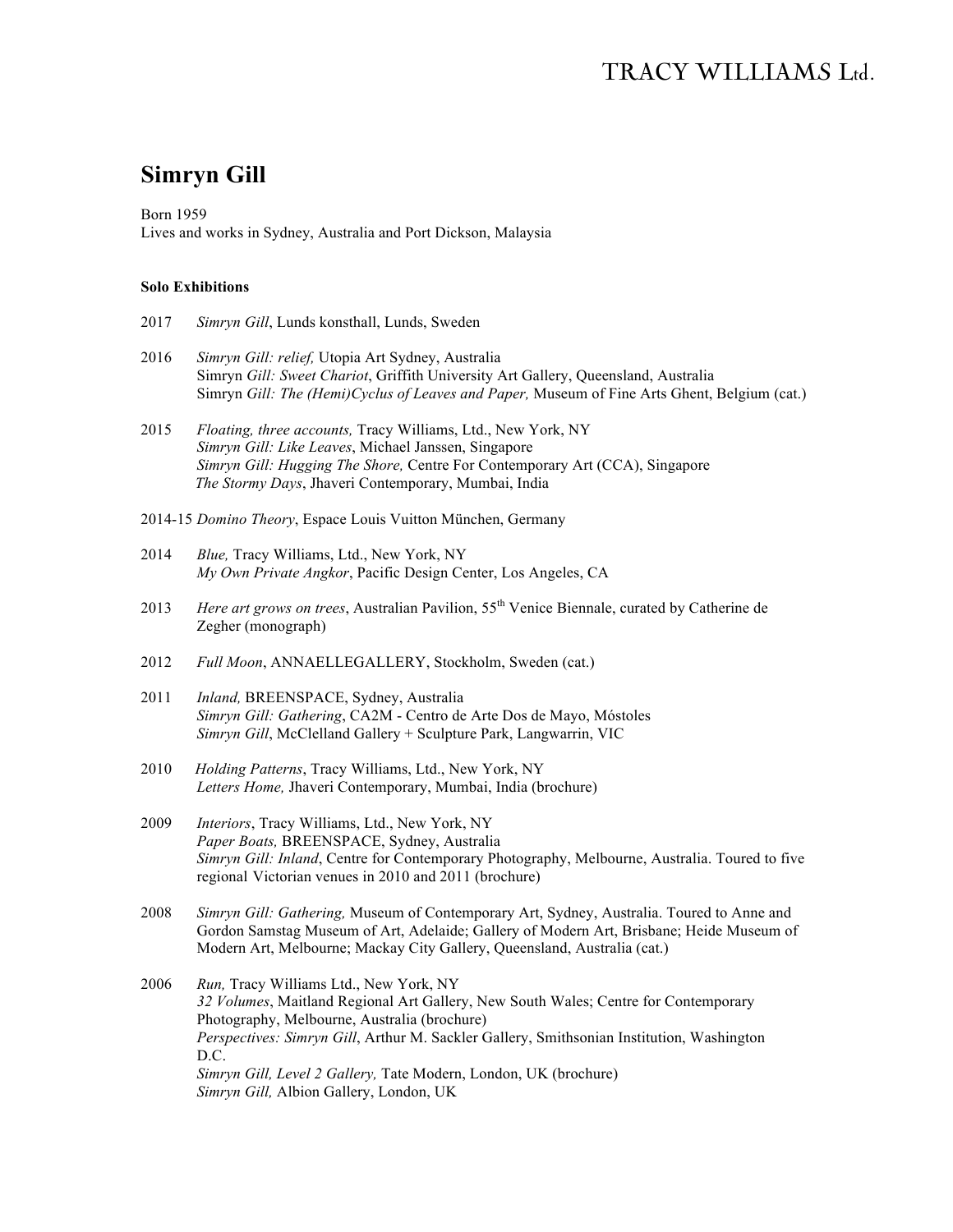2005 *Power Station*, Barbara Flynn, Sydney, Australia

- 2004 *Power Station*, Shiseido Gallery, Tokyo, Japan (cat.) *Simryn Gill/Matrix 210: Standing Still*, University of California, Berkeley Art Museum and Pacific Archive, Berkeley, CA (brochure)
- 2003 *A Small Town at the Turn of the Century,* Wellington City Gallery, Wellington, New Zealand
- 2002 *Simryn Gill: Selected Work*, Art Gallery of New South Wales, Sydney, Australia (cat.)
- 2001 *Dalam*, Galeri Petronas, Kuala Lumpur *A Small Town at the Turn of the Century*, Perth Institute of Contemporary Arts; Australian Centre for Contemporary Art, Melbourne; Roslyn Oxley9 Gallery, Sydney, Australia (brochure)
- 2000 *Roadkill*, Project Gallery, CCA Kitakyushu, Kitakyushu; Roslyn Oxley9 Gallery, Sydney, Australia *Natural Resemblance: some recent photo work*, Experimental Art Foundation, Adelaide, Australia (brochure)
- 1999 *Simryn Gill*, Bluecoat Gallery, Liverpool. Toured to Bishopsgate Goods Yard, London; Ikon Gallery, Birmingham, UK (cat.) *Vegetation*, ArtPace, San Antonio, TX (brochure) *Rampant*, Institute of Modern Art, Brisbane, Australia (brochure)
- 1998 *Self-seeds*, Kiasma, Museum of Contemporary Art, Helsinki, Finland (cat.) *Forest*, Roslyn Oxley9 Gallery, Sydney, Australia
- 1997 *Body Politic*, Scapular Gallery Nomad, Manila, Philippines (cat.)
- 1996 *Blank Verse*, Fort Canning Park, Singapore *Wonderlust*, Artspace, Sydney, Australia (cat.)
- 1995 *Out of my hair?,* Institute of Modern Art, Brisbane, Australia (cat.)
- 1994 *Heart of the Matter*, Substation gallery, Singapore *Local Ginger*, Sussex Estate, Singapore
- 1992 *Pooja/Loot*, Experimental Art Foundation, Adelaide, Austalia *Deep Thoughts*, PostWest, Adelaide, Australia

#### **Group Exhibitions**

- 2017 *woe men – keep going*, curated by Fia Backstrom, Mary Boone Gallery, New York *VERSUS RODIN: BODIES ACROSS SPACE AND TIME*, Art Gallery of South Australia, Adelaide *Soil and Stones, Soul and Songs*, Para Site, Hong Kong *The Temporary Futures Institute*, Museum of Contemporary Art Antwerp, Belgium
- 2016 *The documentary take,* curated by Naomi Cass, Centre for Contemporary Photography, Victoria, Australia *The Shadow Never Lies*, Shanghai 21st Century Minsheng Art Museum, Shanghai, China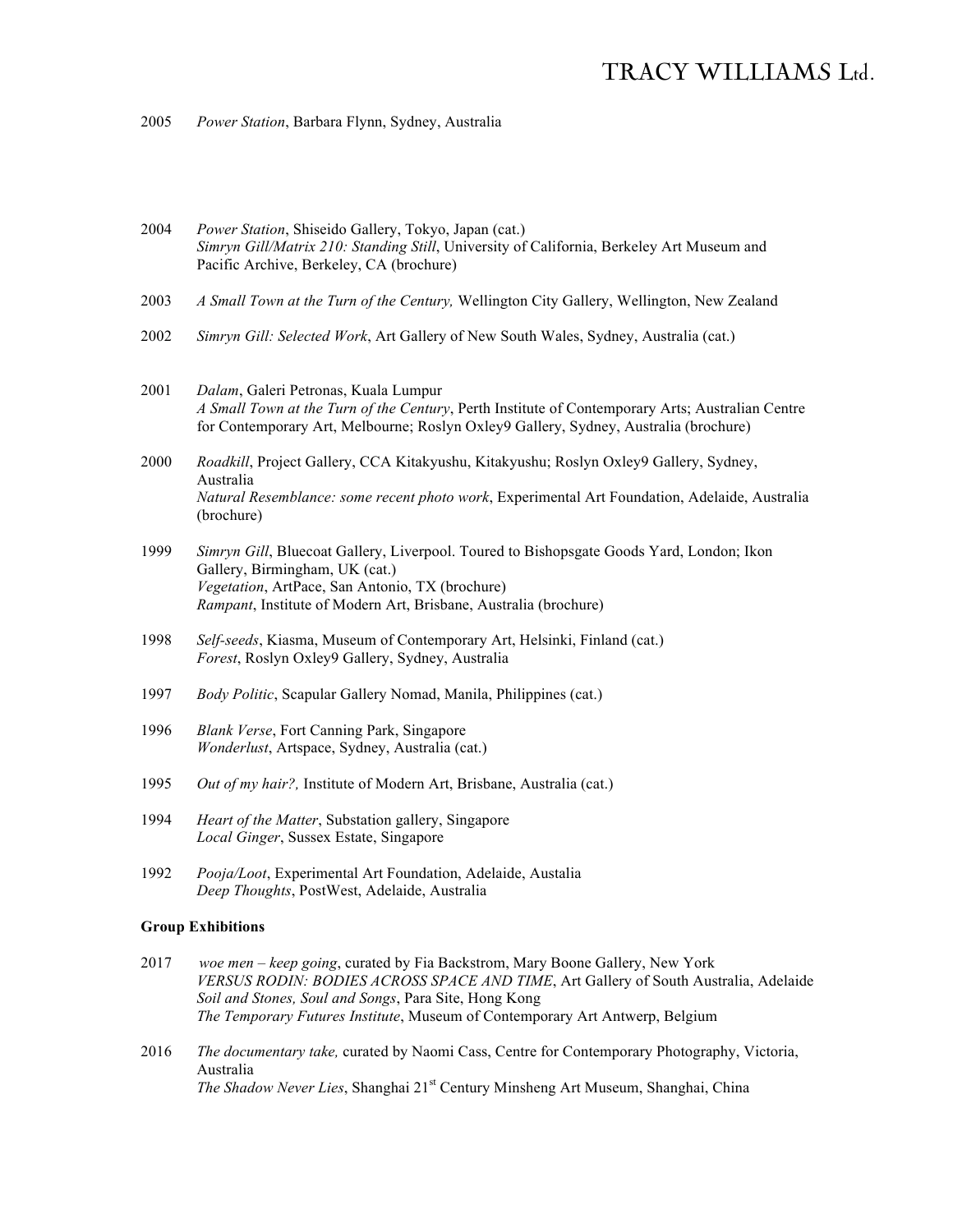*open spaces | secret places. Works from the SAMMLUNG VERBUND Collection, Vienna,*  BOZAR, Brussels, Belgium (catalogue) *natureculture*, curated by Maaretta Jaukkuri, OSL Contemporary, Oslo, Norway

- 2015 *Global Imaginations*, Museum de Lakenhal, Leiden, The Netherlands *Storylines*, The Solomon R. Guggenheim Museum, New York, NY *Apparitions: Frottages and Rubbings from 1890 to Now* (Organized by the Menil Collection and Hammer Museum), The Menil Collection, Houston, TX *The Photograph and Australia*, Art Gallery NSW, Sydney, Australia *Why Can't It Be Everlasting?*, Tracy Williams, Ltd., New York, NY *Mobile +: Moving Images*, M+, Hong Kong *WORKING SPACES around memory and perception*, KNMA, New Delhi, India
- 2014 *Alluvial Constructs*, Octavia Gallery, New Orleans, LA *The Floral Ghost,* Planthouse Gallery, New York, NY *Print Text Language*, Bibliowicz Family Gallery, Cornell University, Ithaca, NY *On the Blue Shore of Silence*, Tracy Williams, Ltd., New York, NY *Sites of Reason: A Selection of Recent Acquisitions*, Museum of Modern Art, New York, NY *do it Moscow*, Garage Center for Contemporary Culture - GCCC, Moscow, Russia *Selection Of Works From Saf Collection*, Sharjah Art Foundation Art Spaces, Sharjah, United Arab Emirates
- 2013 *Lasting Images*, Guggenheim Museum, New York, NY *Suspended Histories*, Museum Van Loon, Amsterdam, Netherlands *Of Walking*, Museum of Contemporary Photography, Chicago The 5<sup>th</sup> Moscow Biennale of Contemporary Art, Moscow, Russia *Chick Lit: Revised Summer Reading*, Tracy Williams, Ltd, New York, NY *Now Here is also Nowhere: Part II,* Henry Art Gallery, Seattle, WA *Ersatz Affiches,* Tracy Williams, Ltd., New York, NY *Concept Context Contestation: art and the collective in Southeast Asia,* Bangkok Art and Culture Centre (BACC), Bangkok, Thailand *Christmas Show*, Annaellegallery, Stockholm, Sweden *Landscape*, Utopia Art Sydney, Waterloo, Australia *Material Conceptualism - The Comfort of Things*, Aanant & Zoo, Berlin, Germany *In Confidence: Reorientations in Recent Art*, Perth Institute of Contemporary Arts - PICA, Perth, Australia *Earth and Elsewhere: Contemporary Works from the Collection*, Queensland Art Gallery / Gallery of Modern Art, Brisbane, Australia
- 2012 *Simryn Gill / Nicole Cherubini*, Tracy Williams, Ltd., New York, NY *Paperless,* Southeastern Center for Contemporary Art, Winston-Salem, NC *dOCUMENTA (13),* Kassel *The Stumbling Present: Ruins in Contemporary Art,* Art, Design & Architecture Museum, University of California, Santa Barbara, CA *Self-conscious: contemporary portraiture*, Monash University Museum of Art (MUMA), Melbourne, Australia *From the Age of the Poets*, Aanant & Zoo, Berlin, Germany
- 2011 *Narrative Interventions in Photography*, The Getty Center, Los Angeles, CA *In Focus: The Tree*, The Getty Center, Los Angeles, CA *LifeStories***,** Museum of Contemporary Art, Detroit, MI *12th Istanbul Biennial,* Istanbul, Turkey (cat.) *Photography & Place: Australian landscape photography 1970s until now*, Art Gallery of New South Wales, Sydney, Australia *In Great Trouble*, Bondi Pavilion Gallery, Sydney, Australia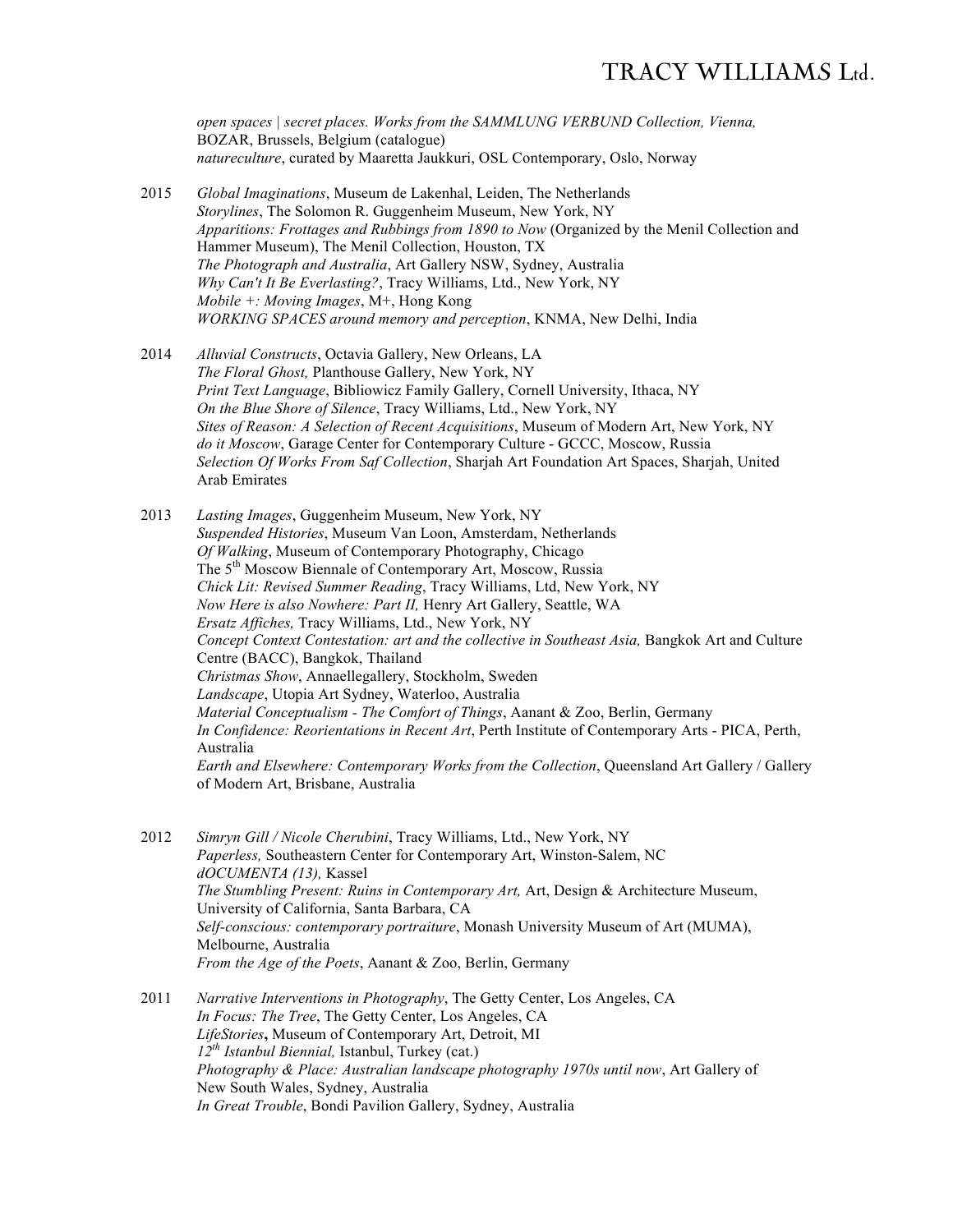*Seduction by Masquerade*, Nature Morte, New Delhi, India

- 2010 *Before and After Science*, 2010 Adelaide Biennial of Australian Art, Art Gallery of South Australia, Adelaide, Australia (cat.) *Collection Displays: Photographic Typologies,* Tate Modern, London, UK *Animism*, Kunsthalle Bern, Bern, Switzerland (cat.)
- 2009 *Erased: Contemporary Australian Drawing,* Nanyang Academy of Fine Arts Gallery (NAFA), Singapore *Transmission Interrupted,* Modern Art Oxford, Oxford, UK (cat.) *Provisions for the Future*, Sharjah Biennial 9, Sharjah Art Museum, Sharjah, United Arab Emirates *Littoral Drift*, UTS Gallery, University of Technology, Sydney, Australia *Boondocks*, Kunsthalle Faust, Hannover, Germany
- 2008 *Wizard of Oz,* Wattis Institute, California College of the Arts, San Francisco, CA (cat.) *Revolutions – Forms That Turn*, 16th Biennale of Sydney, Museum of Contemporary Art, Sydney, Australia (cat.) *Lost and Found: An Archaeology of the Present*, TarraWarra Biennial, TarraWarra Museum of Art, Healesville, Victoria, Austalia
- 2007 *Fashion Accidentally,* Museum of Contemporary Art, Taipei, Taiwan DOCUMENTA 12, Kassel, Germany *Picturing Relations*: *Simryn Gill and Tino Djumini*, National University of Singapore Art Museum, Singapore (cat.) *Still Life: Art, Ecology and the Politics of Change,* Sharjah Biennial 8*,* Sharjah Art Museum, Sharjah, United Arab Emirates *Living in the Material World - "Things" in Art of the 20th Century and Beyond*, National Arts Center, Tokyo, Japan *News from Islands*, Campbelltown Arts Centre, New South Wales, Australia (cat.)
- 2006 *The Unhomely, 2nd International Biennial,* Contemporary Art of Seville, Spain *Liverpool Biennale,* International Festival of Contemporary Art, Liverpool, UK *Belief*, 1<sup>st</sup> Singapore Biennale, Singapore Art Museum, Singapore (cat.) *To See with World, To Feel with Your Eyes*, Lofoten International Art Festival, Lofoten, Norway (cat.) *Baubles, Bangles and Beads: Australian Contemporary Jewellery*, Bathurst Regional Art Gallery, New South Wales, Australia
- 2005 *Contrabandistas de Imágenes: Selección 26ª Bienal de São Paulo*, Museo de Arte Contemporaneo, Santiago, Chile
- 2004 *2004: Australian Culture Now*, Australian Centre for the Moving Image, "Vessel", screened ARTV / SBS *XXVI São Paulo Bienal,* Brazil
- 2003 *After Image: Simryn Gill, Ana Mendieta, Cindy Sherman, Francesca Woodman*, The Fruitmarket Gallery, Edinburgh, UK (brochure) *Face Up: Contemporary Art from Australia*, Hamburger Banhof, Berlin, Germany
- 2002 *Your place or mine?* Fiona Foley & Simryn Gill, Institute of Modern Art, Brisbane, Australia (cat) *The World May Be (Fantastic),* The Biennale of Sydney, Museum of Contemporary Art, Sydney, Australia (cat.) *The Dirty Dozen,* Roslyn Oxley9 Gallery, Sydney, Australia *ForwArt: A Choice*, Musées Royaux des Beaux-Arts de Belgique, Brussels, Belgium *Identiti, Ininlah Kami/ Identities, Who We Are,* National Art Gallery, Kuala Lumpur, Malaysia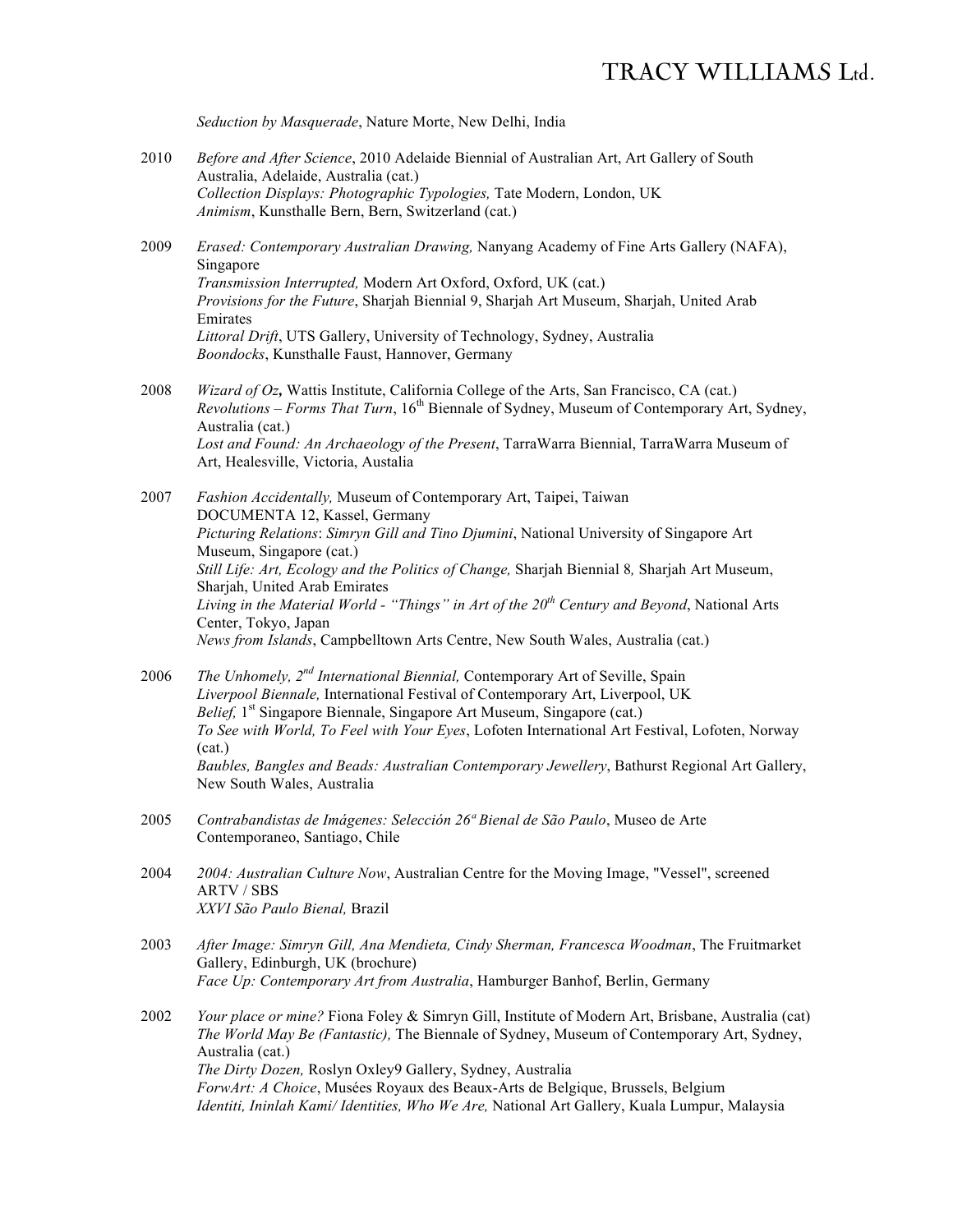*The First Twenty Years*, Roslyn Oxley9 Gallery, Sydney, Australia

- 2001 *Objection*, The Physics Room, Christchurch; Sarah Cottier Gallery, Sydney, Australia *2nd Berlin Biennale for Contemporary Art* (with Liisa Roberts), Berlin, Germany
- 2000 *Flight Patterns*, Museum of Contemporary Art, Los Angeles, CA (cat.) *Delicate Balance: Six Routes to the Himalayas*, (with Liisa Roberts), Kiasma Museum of Contemporary Art, Helsinki, Finland (cat.) *Gang of Four,* Robert Lindsay Gallery, Melbourne; Roslyn Oxley9 Gallery, Sydney, Australia
- 1999 *Au-Delà*, Galerie Klosterfelde, Berlin, Germany *Babel,* Ikon Gallery, Birmingham, UK (brochure) *Asia Pacific Triennial*, Queensland Art Gallery, Brisbane, Australia (cat.) *Australian Perspecta*, Museum of Sydney, Sydney, Australia *Letter to Picasso,* Post Master Gallery, Melbourne, Australia
- 1998 *Close Quarters: Contemporary Art from Australia & New Zealand*, Monash Uni Gallery; Australian Centre for Contemporary Art, Melbourne, Australia *Transit,* Art Gallery of New South Wales, Sydney, Ausralia *Schools*, Valentine Willie Fine Art, Kuala Lumpur, Malaysia (brochure)
- 1997 *Wardrobe*, Mad Love, Adelaide, Australia (tour) *Thin Skin,* Performance Space, Sydney, Australia *Web Sites*, Australian Perspecta, Art Gallery of New South Wales, Sydney, Australia *On life, beauty, translations and other difficulties,* 5th Istanbul Biennial, Istanbul, Turkey *Cities On The Move*, Weiner Secession, Vienna, Austria (tour)
- 1996 *Above & Beyond,* Australian Centre for Contemporary Art, Melbourne, Australia. Toured to The Institute of Modern Art, Brisbane, Australia; Contemporary Art Centre of South Australia, Adelaide, Australia; Canberra Contemporary Art Space, Australia (cat.)
- 1995 *Litteraria*, South Australian Museum, Adelaide *TransCulture*, Venice Biennale, Venice, Italy; Naoshima Contemporary Art Museum, Naoshima Island, Japan *Skin Trilogy*, National Art Gallery, Kuala Lumpur, Malaysia
- 1994 *Biodata,* Adelaide Biennial, Contemporary Art Centre South Australia, Australia (cat.) *Localities of Desire*, Museum of Contemporary Art, Sydney, Australia *Jemmy*, Ebenezar Studios, Adelaide, Australia *Let Me Speak,* Matic, Kuala Lumpur, Malaysia *Vision & Idea: Relooking Modern Malaysian Art*, National Art Gallery, Kuala Lumpur, Malaysia
- 1993 *What About Converging Extremes?* Galeriwan, Kuala Lumpur, Malaysia *Here Not There*, Institute of Modern Art, Brisbane, Australia *Images of a First Language,* Prospect Gallery, Adelaide, Australia
- 1992 *Artist's Regional Exchange,* Perth Institute of Contemporary Arts, Perth, Australia
- 1991 *Possessed*, Bullring Gallery, Adelaide, Australia *Postiche*, Club Foote, Adelaide, Australia

#### **Public Projects**

- 2016 Solo Project, Dhaka Art Summit 2016, Dhaka, Bangladesh
- 2015 Residency, Centre for Contemporary Art, Singapore
- 2014-15 Residency and Open Studio Program*,* Espace Louis Vuitton München, Germany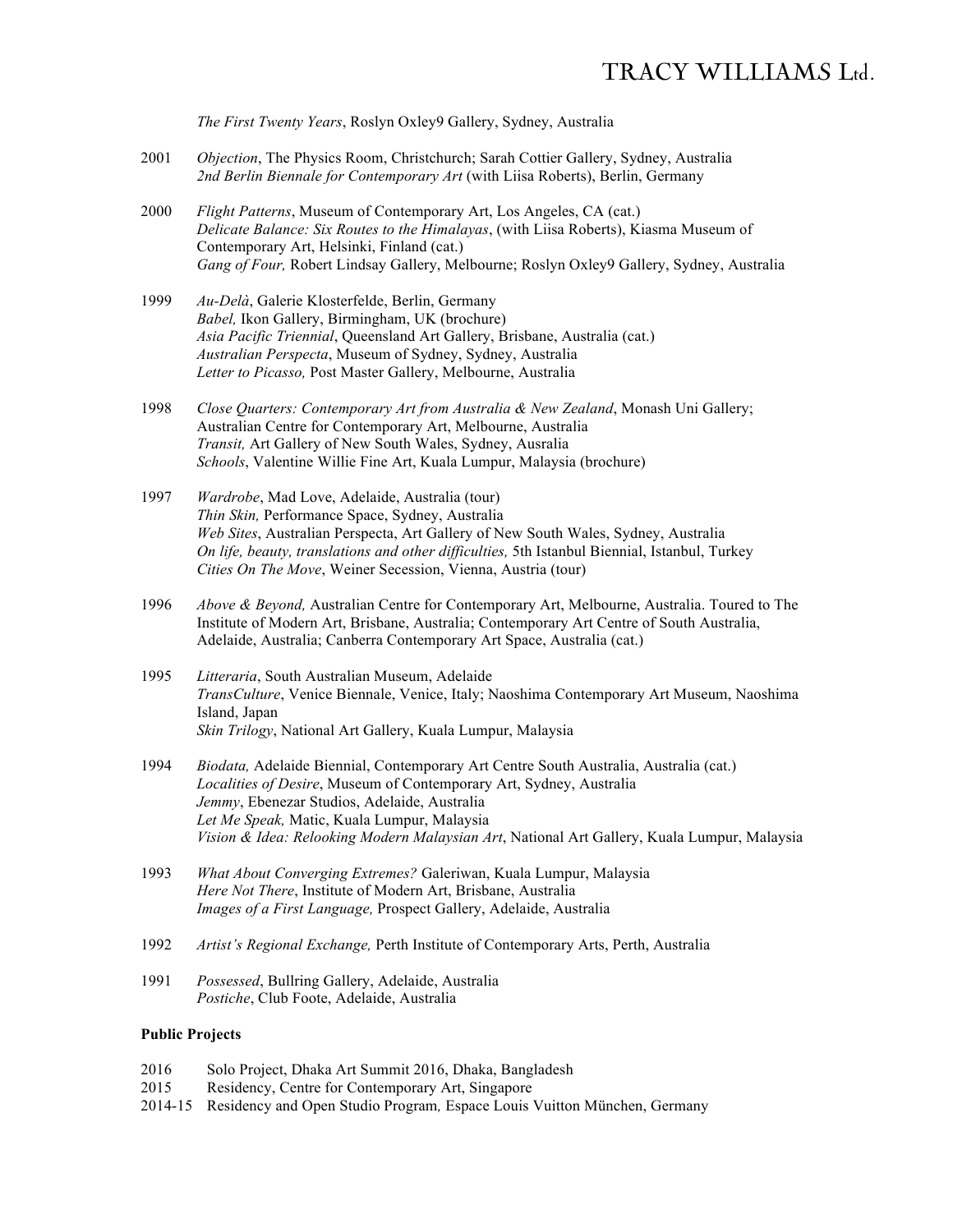- 2010 *Food on the Table,* Laneways Project, Sydney, Australia
- 1997 *Forest,* Yumeooka Art Project, Yokohama City, Japan
- 1996**-**7 *National Shrine for Jose Rizal* (with Marian Pastor Roces) Fort Santiago, Intromuros, Manila, Philippines

#### **Collections**

Art Gallery of New South Wales, Sydney, Australia Art Gallery of South Australia, Adelaide, Australia The Getty Center, Los Angeles, CA Hammer Museum, Los Angeles, CA Heide Museum of Art, Melbourne, Australia Kiasma Museum of Contemporary Art, Helsinki, Finland Los Angeles County Museum of Art, Los Angeles, CA M+, West Kowloon, Hong Kong Museum of Contemporary Art, Sydney, Australia Museum of Fine Arts Ghent, Belgium Museum of Modern Art, New York, NY National Gallery Singapore Petronas Collection, Kuala Lumpur, Malaysia Queensland Art Gallery, Brisbane, Australia San Francisco Museum of Modern Art, San Francisco, CA Singapore Art Museum, Singapore Tate Modern, London, UK The Solomon R. Guggenheim Museum, New York

#### **Bibliography**

2016 Larsson, Chari. "Simryn Gill: Sweet Chariot," *Artlink*, September 2016

2015 Bodick, Noelle. '"Storylines' at the Guggenheim Has No Plot," *BlouinArtinfo International*, June 9, 2015 "Simryn Gill: Hugging the Shore," *Time Out Singapore*, April 18, 2015 Forrest, Nicholas. "Simryn Gill's epic 'Hugging the Shore' at NTU CCA Singapore," *BlouinArtinfo UK*, April 15, 2015 Shetty, Deepika. "Arresting travel photos feature in Simryn Gill's solo show," *The Strait Times*, April 1, 2015 Helmi, Yusof. "In search of a lost time," *The Business Times*, March 27, 2015 Keats, Jonathon. "Would You Commit Frottage? This LA Show Revives One Of Surrealism's Chanciest Gambits," *Forbes*, February 24, 2015 Somerville, Jane, "Art Gallery of New South Wales 2015 program through many lenses," *ArtsHub*, February 5, 2015 "Ein Shop als Galerie…" *InStyle,* January 2015, p. 148 "Abdruck der Natur," *Zeitkunst*, January 2015, p. 9

2014 Brunn Meier, Quirin. "Let them eat potatoes," *cult:online*, December 8, 2014 "Spring/Summer 2015: Die neue Kollektion von Louis Vuitton im Showroom," *Lesmads*, December 4, 2014 "Kritische Reihen," *Süddeutsche Zeitung*, December 4, 2014, p. R23 "Visiting the … Espace Louis Vuitton Munich," *Horstson*, December 3, 2014 Jane, Sarah. "Zu Besuch bei Louis Vuitton // Ein hauch Sommer, 60s und versteckte Codes," *This is Jane Wayne*, December 3, 2014 Starecek, Karla. "Vielfalt in den Medien, Stringenz bei den Schwerpunkten," *Parnass kunstamagazin*, November 2014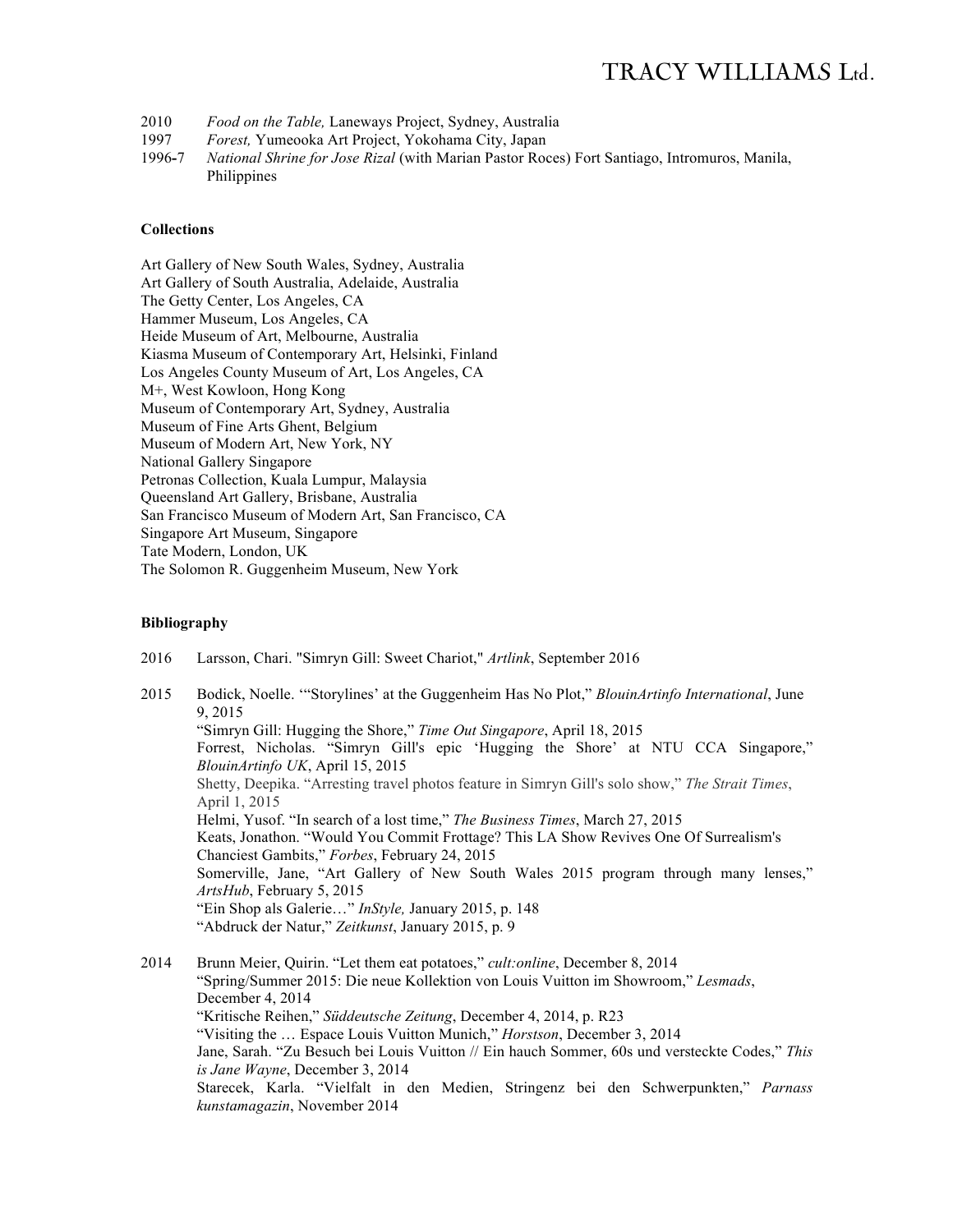Zeitz, Lisa, "Offenes Atelier," *Weltkunst*, November 2014 "Work in progress," *GQ*, November 24, 2014 Schueller, Brooke. "Unfathomable and Infinite: "Alluvial Constructs" at Octavia Art Gallery," *Pelican Bomb*, November 28, 2014 Manthey, Achim. "Searching and Finding," *Wide Angle*, November 6, 2014 Deng, Audrey. "Gallery Art Inspired by Flowers," *Washington Square News*, October 30, 2014 "Rethinking the Artist's Book: Print Text Language," *The Cornell Sun*, October 30, 2014 "The Floral Ghost," *The New Yorker*, November 2014 Hines, Alice. "New Yorkers are desperate for greenery," *The Opening Ceremony*, October 27, 2014 "IN SITU- 1: Simryn Gill," *Monopol Magazine*, September 25, 2014 Stephens, Andrew. "An artist at my table," Sydney Morning Herald, July 7, 2014 Johnson, Ken. "Words That Do More Than Signify: 'Sites of Reason' Underway at Museum of Modern Art," *New York Times*, July 3, 2014 Vogel, Carol. "Texts and Context, at the Modern," *New York Times*, June 6, 2014 Ollman, Leah. "Meditations on disintegration," *Los Angeles Times*, June 4, 2014 2013 Storer, Russell. "Simryn Gill: A Small Town at the Turn of the Century," *Art Asia Pacific*, November / December 2013 "Australia Pavilion: Here art grows on trees." *Flash Art,* July 2013 "Australia @ Venice Biennale: Simryn Gill Brings the Outside In (And Vice Versa)," *The Art Reserve*, June 2013 Boland, Michaela. "Roof opening reveals the elements in the room," *The Australian*, June 13, 2013 McDonald, John. "Roof Opens up to Reveal Wonder of Words at Venice Biennale," The *Sydney Morning Herald,* May 31, 2013 Cotter, Holland. "Snapshots From Venice," *The New York Times*, May 31, 2013. "Simryn Gill (Australian Pavilion)," *Artupdate*, May 2013 Zeccola, Carlo. "Here Art Grows on Trees, Simryn Gill at the Venice Biennale," *ABC Arts*, May 30, 2013 Dean, Tamara. "Simryn Gill," *The Canberra Times*: Entertainment. May 26, 2013 Fitzgerald, Michael. "Raising the Roof," *The Sydney Morning Herald*, May 25, 2013 Forrest, Nicholas. "Preview 10 Pavilions From the Venice Biennale" *Blouinartinfo*, May 21, 2013, p. 54 McKissock-Davis, Hannah. "Venice Unveiled: Simryn Gill at the Australian Pavilion." *Art Collector*, May 2013 Champtaloup, Julia. "Simryn Gill at the Venice Biennale 2013," *A Magazine*, May 2013. Choy, Lee Weng. "Present and Unread: Simryn Gill's *Where to draw the line*," *Afterall*, Summer 2013 Fitzgerald, Michael. "Against Blankness: The Inhabiting Spaces of Simryn Gill," *Art Asia Pacific,*  March/April 2013 De Zegher, Catherine, ed. *Simryn Gill: Here art grows on trees*. Ghent: MER. Paper Kunsthalle, 2013 2012 Frank, Peter. "Haiku Review," Simryn Gill and Nicole Cherubini, *The Huffington Post*, August 31, 2012 "Simryn Gill," Goings On About Town: Art, *The New Yorker*, July 19, 2012 Kerr, Merrily. "Simryn Gill and Nicole Cherubini," *Time Out New York*, August 2-8, 2012, p. 32

Steadman, Ryan. "Simryn Gill," Critics' Pick, *Artforum*

Wadstein, Macleod, Katarina. "Gill shows what we collect", *Svenska Dagbladet*, September 5 Allenchey, Alex. "Simryn Gill," *MODERN PAINTERS,* October 2012, p. 99

Lubin, David M. "'paperless.'" *Artforum*, October 2012

Schwabsky, Barry. "Simryn Gill." *Artforum,* November 2012, pp.278-279

Russeth, Andrew. "Australia Selected Simryn Gill for 2013 Venice Biennale Pavillion." The New York Observer, November 15, 2012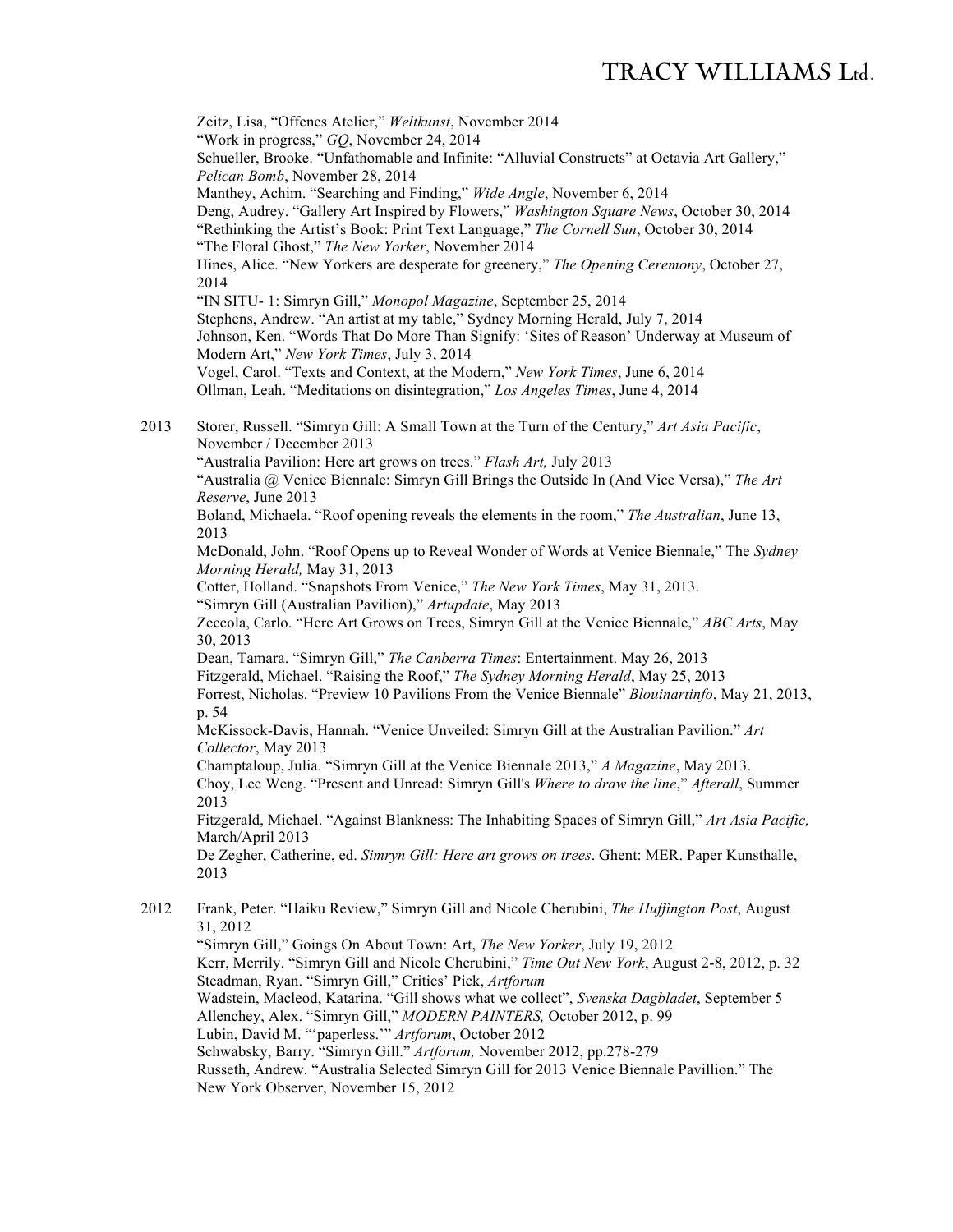- 2011 Verhagen, Marcus. "12th Istanbul Biennial," *Third Text*, Vol. 26, Issue 3, May Hollingworth, Annie. *Art Papers*, March/April, New York
- 2010 Jumabhoy, Zehra. "Best of 2010: Nikhil Chopra, Manish Nai, Simryn Gill," *Artforum*, December 2010 Jumabhoy, Zehra. "Reviews: Mumbai – Simryn Gill," *Artforum*, December 2010 p. 276 Rule, Dan, "Around the Galleries Simryn Gill: Gathering," *Melbourne Age,* May 1, 2010 Heide Museum of Modern Art, p. 22 Sorabjee, Deepika. "Simryn Gill's Indian debut, courtesy of the Jhaveris," *CNNGo*, September 21 Doshi, Avni. "Simryn Gill's Mumbai Debut," *Artslant*, September 2010 "Simryn Gill: Letters Home," *Mumbai Boss*, web, September 2010 "Keynotes," *Time Out Mumbai*, October, 2010 p. 68 Goh, Leon. "Simryn Gill: Inland at CCP," *Photofile*, No. 189, 2010
- 2009 Scrimgeour, Alexander. "Simryn Gill," *Artforum,* summer 2009 Heartney, Eleanor. "Identity and Locale: Four Australian Artists," *Art in America*, May 2009 pp. 63-66 Corlette, Imogen. "Simryn Gill – Gathering," *TimeOut Sydney*, March 24, 2009 "Simryn Gill," Goings On About Town: Art, *The New Yorker*, April 27, 2009 Alexander, George. "Simryn Gill: Gathering," *Art Asia Pacific*, No. 64, July–August, 2009 French, Blair. 'Simryn Gill' in *Twelve Australian Photo Artists*, Blair French and Daniel Palmer (eds), Piper Press, Sydney, 2009 Stephens, Andrew. "Exposing the kindness of strangers," *Melbourne Age*, October 31, 2009
- 2008 Sussman, Matt. "Friends of Dorothy," *San Francisco Bay Guardian*, September 10, 2008 Auslander, Philip. "The Wizard of Oz," *Artforum*, September 2008 Richter, Daniel. "The Wizard of Oz," *Art in America*, July 2008 Anon. "Wattis Institute for Contemporary Arts," *San Francisco Sunday Chronicle*, November 9, 2008 Anthony Gardner. "Simryn Gill: caresses and folds," *Artworld*, No. 6, December – January 2008, pp.48–55 Morgan, Jessica, Russell Storer, and Michael Taussig. *Simryn Gill*, Museum of Contemporary Art, Sydney and Walther Konig, Cologne, 2008

2007 Storer, Russell. "Simryn Gill," *Life!, DOCUMENTA 12 Magazine*, November 2, 2007, pp. 156 – 161 Smith, Roberta. "Deconstructing Meaning by Truly Mincing Words," Art Review, *The New York Times*, Thursday, January 4, Section E5 Church, Amanda. "Exhibition Review: Simryn Gill: Run at Tracy Williams Ltd.," *Art on Paper*, New York, March/April 2007, Vol. 11, No. 4, p. 90 Collins, Judith. "Simryn Gill," *Sculpture Today,* Phaidon Press, London

2006 *Vitamin Ph: New Perspectives in Photography*, Phaidon Press, October 2006 "Simryn Gill in Conversation with Natasha Bullock and Lily Hibberd," *Photofile* 76, Summer pp. 16 – 21 Gayer, John. "Simryn Gill, Washington," *Art Papers*, November/December 2006, p. 71 Hoffman, Jens. "Woman of the World: Simryn Gill," *Art Review*, November 2006, p. 44 Brophy, Philip. "Singapore Biennale 2006: Simryn Gill's Station," *Flash,* Melbourne, No. 3, October 2006 – February 2007 Richard, Paul. "A Harmonic Convergence of Cultures," *The Washington Post*, September 29, p. C02 Morgan, Jessica. "Best of 2006: Simryn Gill (Singapore Biennale)," *Artforum*, December 2006, p. 278

2005 Were, Ian. "An Interview with Simryn Gill," *Artlines,* Queensland Art Gallery, 2005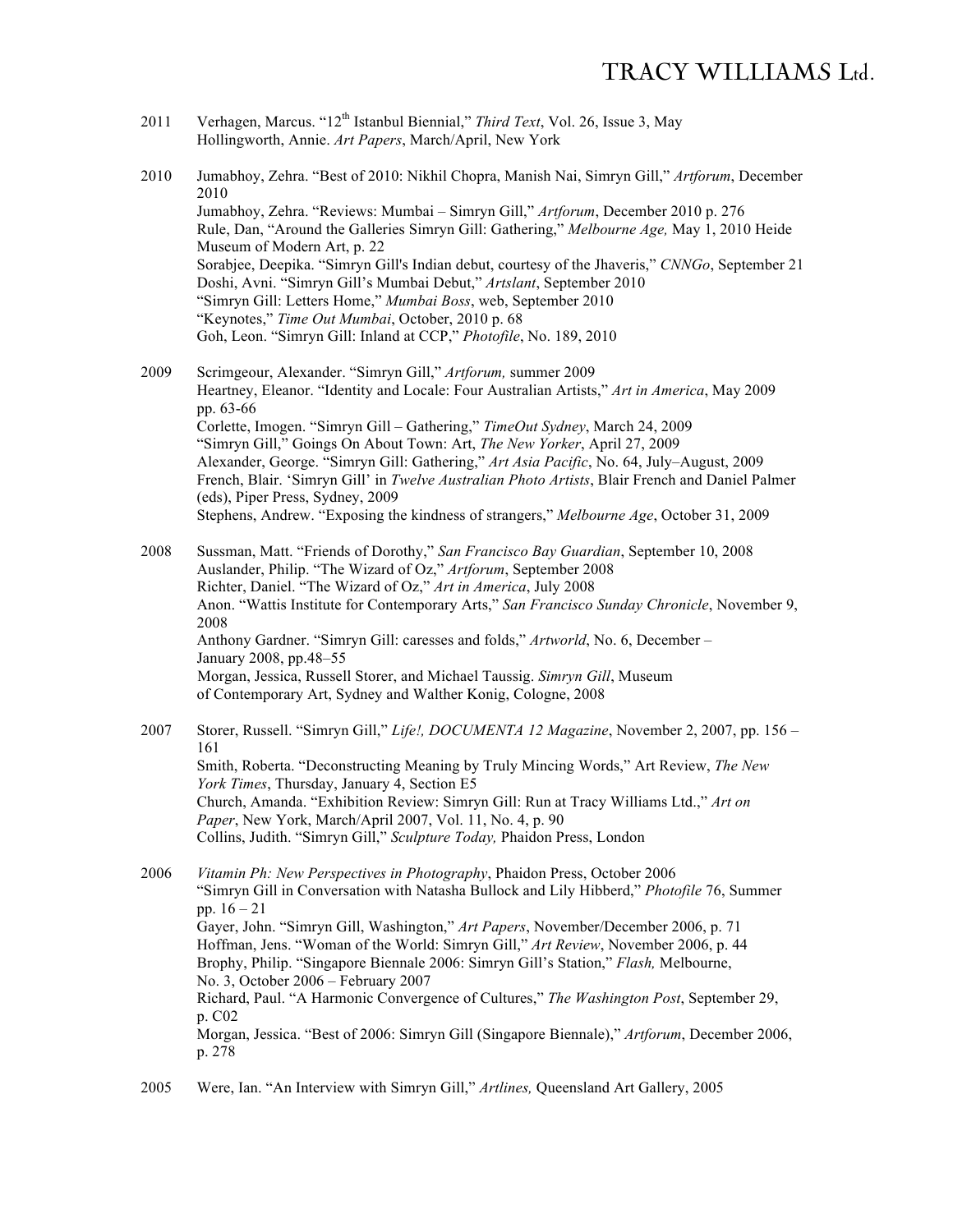Seeto, Aaron, "Simryn Gill: Powerstation," *Broadsheet* CACSA, March-May 2005, Vol. 34 No. 1, p. 59

Lee Weng Choy. "Authenticity, Reflexivity, and Spectacle: or, the Rise of New Asia is not the End of the World," *Theory in Contemporary Art since 1985,* ed. Zoya Kocur & Simon Leung, Blackwell Publishing, London, 2005, pp. 242 – 258

- 2004 Meagher, David. "Sitting Still," *The Australian Financial Review Magazine,* February 2004, pp. 12-16 Sambrani, Chaitanya. "Other realities, someone else's fictions: The tangled art of Simryn Gill," *Art and Australia,* Vol. 22, No. 2, 2004, pp. 216 – 225
- 2003 Bush, Kate. "Simryn Gill: Portfolio," *Artforum*, February 2003 Lee Weng Choy. "The Spectre of Comparisons", *ArtAsiaPacific*, No. 37, 2003
- 2002 Bolton, Ken. "Simryn Gill: A small town at the turn of the century," *Broadsheet*, CACSA, December 2002 – February 2003, Vol. 31, No. 4 Chua, Kevin. "Simryn Gill and migration's capital," *Art Journal*, New York, Vol. 61, No. 4, Winter McFarlane, Robert. "Images for the head, not the heart," Sydney Morning Herald, August 5, 2002 "Simryn Gill," *Vogue Living Australia*, December/January 2003, pp. 130-135 McLean, Sandra. "Put you in your place" *The Courier Mail,* Brisbane, Friday, September 13, p. 15 Fink, Hannah. "Fabulous – (The World may be) Fantastic: 2002 Biennale of Sydney," *Art Monthly Australia*, No. 151, July p. 5-8 Carruthers, Ashley. "Simryn Gill, Dalam," *FOCAS Forum on Contemporary Art & Society*, Singapore, Vol. 4 Fitzgerald, Michael. "The Cultural Beachcomber," *TIME Australia,* August 5, 2002, p. 62-63 Higson, Rosalie. "Rooms with a viewfinder," *Weekend Australian Magazine*, July 20-21 2002 Raslan, Karim. "Playful yet subtle," *Business Times*, Singapore, April 26, 2002 Miyake, Akiko, ed. "Transexperiences", *Lets Talk about art #0002*, CCA Kitakyushu, 2002 Holubizky, Ihor. "Your place or mine?" *Photofile*, No. 67, December 2002, p. 59 Duncan, Michael. "Report from Sydney: Self-Created Worlds," *Art in America*, October 2002, p. 61-65 Meagher, David. "Snapping up our photographers," *The Australian Financial Review*, July 26, p. 16
- 2001 Nelson, Robert. "So how did I get here?" *The Age*, September 5, 2001, p.7 Cook, Robert. "Palpable like paw-paw," *Broadsheet*, Vol. 30, No. 2 Fenner, Felicity. "Simryn Gill at Roslyn Oxley9," *Art in America*, November, p. 158 Ross, Virginia. "Roadkill, Simryn Gill", Like, No. 14, fall 2001 Snell, Ted. "Creative views of world in flux," *The Australian*, February 2, 2001 Dagen, Philippe. "Du bon usage du masque en photographie," *Le Monde*, July 6, 2001 p. 25 Antoinette, Michelle. "Multicultural: Australia Subjectivities," *Eyeline*, spring 2001, p. 24, 25, 46
- 2000 Driver, Denise. "Sites of Similitude," *Broadsheet*, Vol. 29, No. 3 Obrist, Hans Ulrich. "Roadkill: Repetition and Difference," *Contemporary Visual Arts*, issue 29, 2000 Raffel, Suhanya. "Geography, indigeneity and dissonance," Artlink, Vol. 20, No. 2, 2000 Poshyananda, Apinan. "Simryn Gill," *Fresh Cream,* Phaidon Press, 2000 Nunn, Louise. "Growing Ideas," *Adelaide Advertiser*, May 4, 2000
- 1999 Pereira, Sharmini. "Cocos Fabulos", *Ideal Work*, Experimental Art Foundation, Adelaide, 1999 Yao Souchou. "Procrastination; or how I relearn the pleasure of the tropics", *Parallex*, Vol. 5, No. 1, 1999
- 1997 Lee Weng Choy. "Local Coconuts: Simryn Gill and the Politics of Identity," *Art Asia Pacific*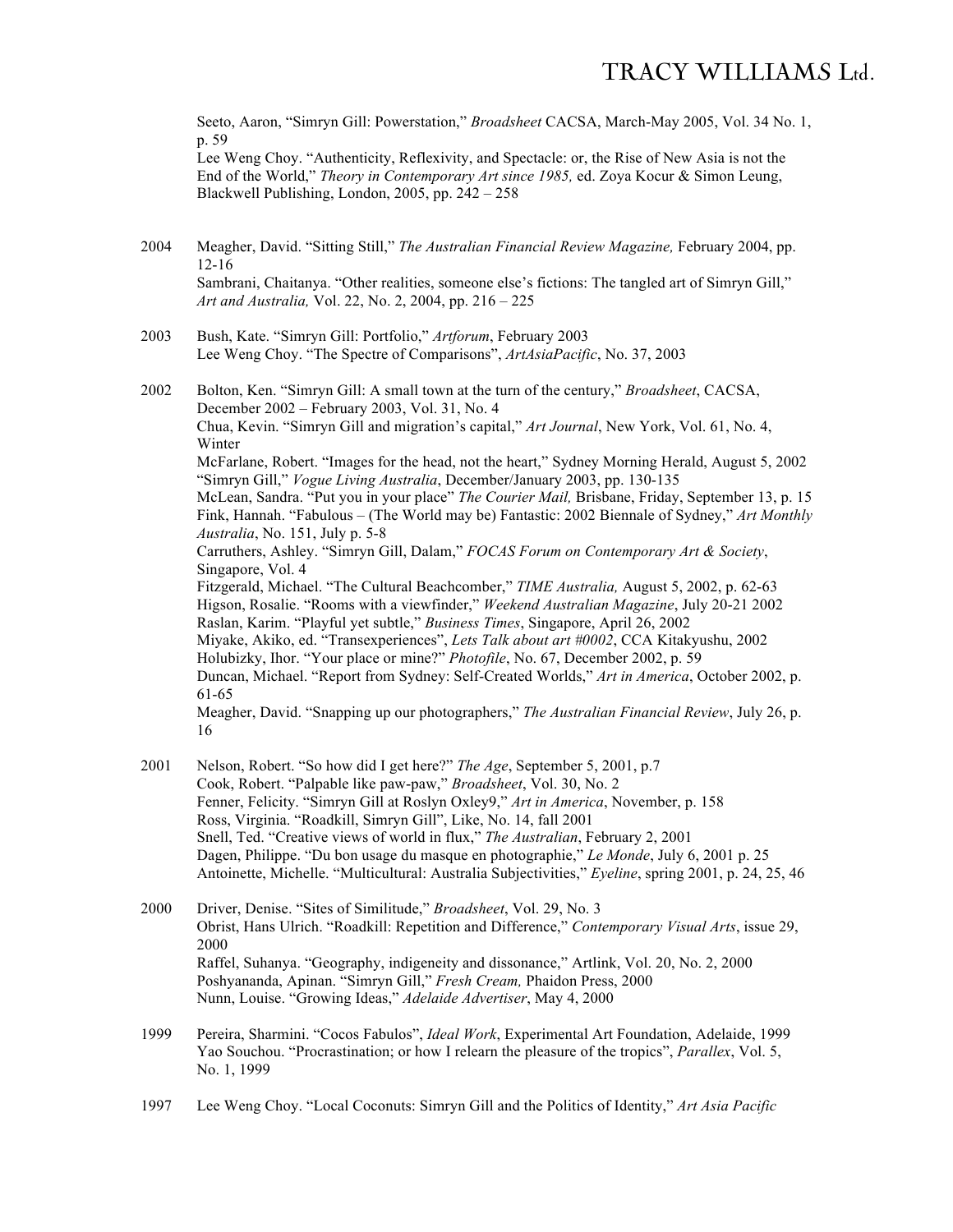No. 16, 1997 Pastor Roces, Marian. "Simryn Gill: Slow Release", *Art+Text*, No. 56, 1997

- 1996 Whiting, Antony. "Not Everything in our Museum is Stuffed," *Broadsheet,* Vol. 25, No.1, 1996
- 1995 Craig, Barry. "Inflecting the Museum," *Artlink*, Vol. 15, No. 4, 1995 Thomas, Daniel. "Slippery, Deformed, Transformed," *RealTime* #9, 1995
- 1994 Broker, David. "East West Passage," *Art+Text*, No. 48, 1994 Langenbach, Ray. "Annotated Singapore Art Diary," *Art Asia Pacific* Vol.1, No. 3, 1994
- 1992 Poshyananda, Apinan. "South East Asian artists come together in Australia", Bangkok Post, April 1992 Munz, Martin. "ARX3," *Art+Text*, 1992, No. 43

#### **Artist Writings/ Catalogues / Published Projects**

- 2016 *THIS IS NOT A SELFIE: Photographic Self-Portraits from the Audrey and Sydney Irmas Collection*, with texts by Claire Crighton, Lisa Gabrielle Mark, Deborah Irmas, Dhyandra Lawson, Ryan Linkof, Rebecca Morse, Britt Salveson and Eve Schillo, Los Angeles County Museum of Art, Los Angeles, CA, 2016 *open spaces | secret places: Works from the SAMMLUNG VERBUND Collection, Vienna,* ed. Gabriele Shore, published by BOZAR BOOKS, Brussels and SAMMLUNG VERBUND, Vienna, 2016, p. 68 -73 *Simryn Gill: Wormholes*, published by MER. Paper Kunsthalle, Ghent, 2016 (exhibition catalogue)
- 2015 *Photography at MoMA: 1960 - Now*, edited with text by Quentin Bajac, Lucy Gallun, Roxana Marcoci, Sarah Meister Hermanson. Text by David Campany, Noam Elcott, Eva Respini, Robert Slifkin, The Museum of Modern Art, New York, 2015
- 2014 *IN Situ-1*, Espace Louis Vuitton München, 2014 *Simryn Gill, Channel*, Espace Louis Vuitton München, 2014
- 2013 *Here art grows on trees*, ed. Catherine de Zegher, published by the Australia Council for the Arts and MER. Paper Kunsthalle, Gent, Belgium, 2013
- 2010 *Garden*, Heide Museum of Modern Art, Melbourne (artist book), 2010
- 2008 *Simryn Gill*, Museum of Contemporary Art, Sydney, and Verlag der Buchandlung Walther König, Cologne, 2008 "Pearls," published by Raking Leaves, London and Colombo (artist book), 2008
- 2007 "May 2006," *Merdeka: Off the Edge*, Petaling Jaya, September, No. 33, 2007, p. 82–87
- 2006 *The Stray Elephants and other stories*, catalogue text for Phaptawan, 2006 Suwanakudt, Arc One Gallery, Melbourne, 2006 *Guide to the Murals at Tanjong Pagar Railway Station, Singapore*, Simryn Gill & Singapore Biennale (artist book), 2006
- 2005 "Pearls: Kuala Lumpur, July 2005", *Inter-Asia Cultural Studies,* Vol. 6, No. 4 "Standing Still", *Empires, Ruins + Networks, The Transcultural Agenda in Art,* eds. Scott McQuire & Nikos Papastergiadis, Melbourne University Press, 2005, pp. 156 – 168